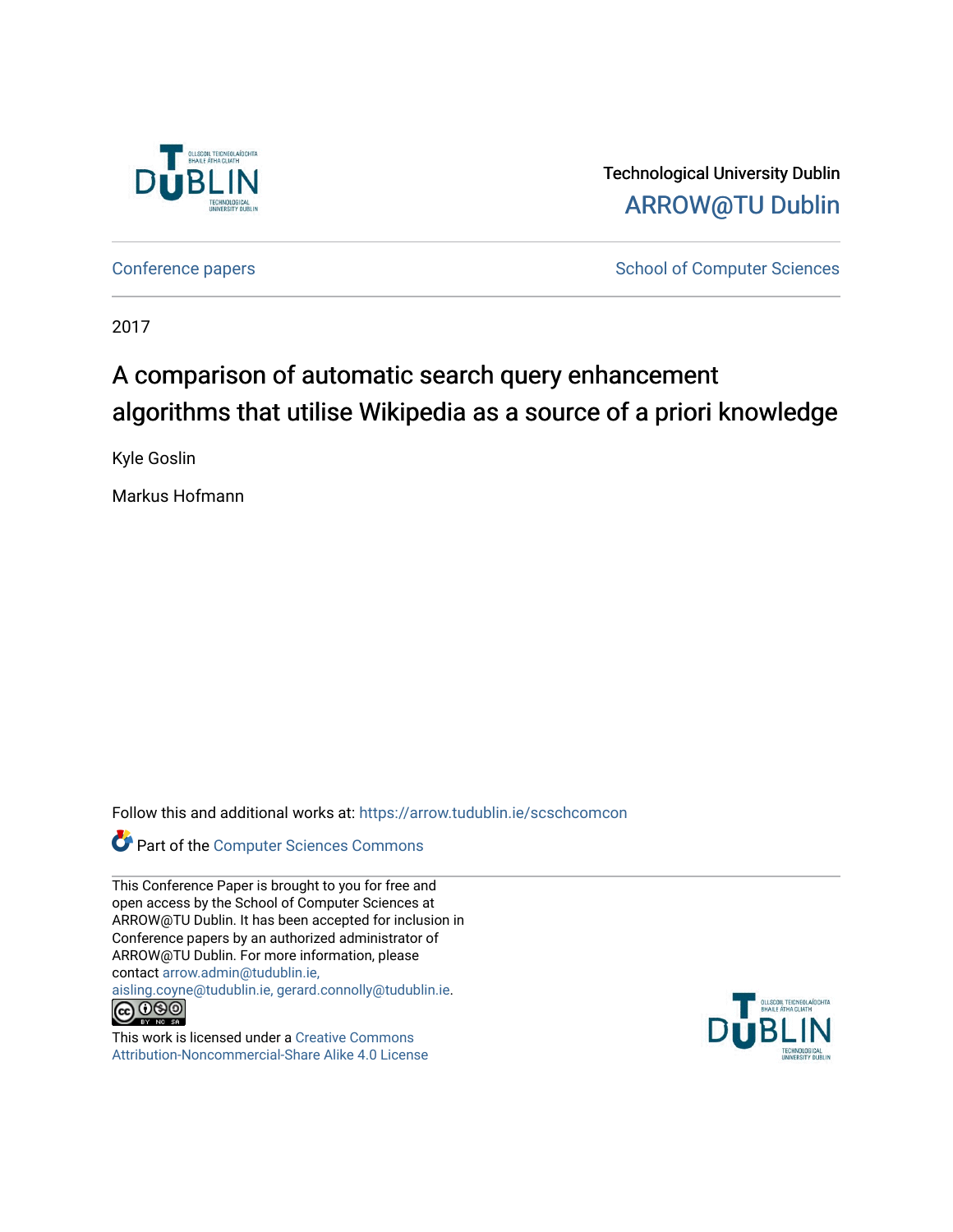## A Comparison of Automatic Search Query Enhancement Algorithms That Utilise Wikipedia as a Source of A Priori Knowledge

Kyle Goslin<sup>∗</sup> Institute of Technology Blanchardstown Dublin 15, Ireland kylegoslin@gmail.com

Markus Hofmann Institute of Technology Blanchardstown Dublin 15, Ireland markus.hofmann@itb.ie

## ABSTRACT

This paper describes the benchmarking and analysis of five Automatic Search Query Enhancement (ASQE) algorithms that utilise Wikipedia as the sole source for a priori knowledge. The contributions of this paper include: 1) A comprehensive review into current ASQE algorithms that utilise Wikipedia as the sole source for a priori knowledge; 2) benchmarking of five existing ASQE algorithms using the TREC-9 Web Topics on the ClueWeb12 data set and 3) analysis of the results from the benchmarking process to identify the strengths and weaknesses each algorithm.

During the benchmarking process, 2,500 relevance assessments were performed. Results of these tests are analysed using the Average Precision @10 per query and Mean Average Precision @10 per algorithm.

From this analysis we show that the scope of a priori knowledge utilised during enhancement and the available term weighting methods available from Wikipedia can further aid the ASQE process. Although approaches taken by the algorithms are still relevant, an over dependence on weighting schemes and data sources used can easily impact results of an ASQE algorithm.

## CCS CONCEPTS

• Information systems → Information Retrieval;

## KEYWORDS

Search Query Enhancement, Information Retrieval, Wikipedia

#### ACM Reference Format:

Kyle Goslin and Markus Hofmann. 2017. A Comparison of Automatic Search Query Enhancement Algorithms That Utilise Wikipedia as a Source of A Priori Knowledge. In FIRE'17: Forum for Information Retrieval Evaluation, December 8–10, 2017, Bangalore, India. ACM, New York, NY, USA, 8 pages. https://doi.org/10.1145/3158354.3158356

∗ corresponding author.

FIRE'17, December 8–10, 2017, Bangalore, India

## 1 INTRODUCTION

The art of search is a personal experience. With this, search results that may suit one user, may not be the results another user is expecting. During search, the abilities of users can also be brought into consideration, as the experience level can differ between users [11]. The length and quality of queries entered by users can also be questionable as often queries are too short and others are too verbose [3], leading to difficulty during the Information Retrieval (IR) process. Automatic Search Query Enhancement (ASQE) is the process of enhancing a user search query, regardless of length or content, in an effort to return more meaningful results to the user [17]. ASQE algorithms often depend on a source of a priori knowledge to aid the term selection and weighting process. Recent ASQE algorithms [2, 4, 5, 20, 23] have shown the use of dynamic data sources, such as Wikipedia, that offer high quality and ever changing articles with common fields and structure, can be beneficial to the ASQE process.

Unlike other data sets, Wikipedia offers a selection of tools that can be harnessed to aid the term weighting and selection process. These include the Wikipedia search  $API<sup>1</sup>$  and article backlink  $API<sup>2</sup>$ Each Wikipedia article is delivered in a defined HTML structured format, with common headings and sections, further aiding the extraction of relevant data.

This paper describes the benchmarking and analyse of five current ASQE algorithms that utilise Wikipedia as the sole source for a priori knowledge. Each of these algorithms is focused upon the utilisation of available Wikipedia data set and APIs. An overview of the five selected algorithms that utilise Wikipedia to aid the ASQE process are described in Section 2. For each algorithm, the core functions are described along with the key elements of Wikipedia used. To ensure consistency and repeatability of results, Section 3 describes the methodology that was followed during this research. The data sets used for retrieval are described along with the relevance assessment methods used.

The results of the testing and analysis performed can be seen in Section 4. During this analysis, an additional focus is placed on both, long and short queries, as typically they are most difficult to gauge the user's intent. A sample of the enhancement terms generated by each algorithm are then shown. Section 5 discusses the results of each algorithm, providing a detailed look at the success and failings of each. This paper concludes in Section 6 with a final summary of the findings.

Permission to make digital or hard copies of all or part of this work for personal or classroom use is granted without fee provided that copies are not made or distributed for profit or commercial advantage and that copies bear this notice and the full citation on the first page. Copyrights for components of this work owned by others than ACM must be honored. Abstracting with credit is permitted. To copy otherwise, or republish, to post on servers or to redistribute to lists, requires prior specific permission and/or a fee. Request permissions from permissions@acm.org.

<sup>©</sup> 2017 Association for Computing Machinery. ACM ISBN 978-1-4503-6382-2/17/12. . . \$15.00

https://doi.org/10.1145/3158354.3158356

<sup>1</sup>https://www.mediawiki.org/wiki/API:Search

<sup>2</sup>https://www.mediawiki.org/wiki/API:Backlinks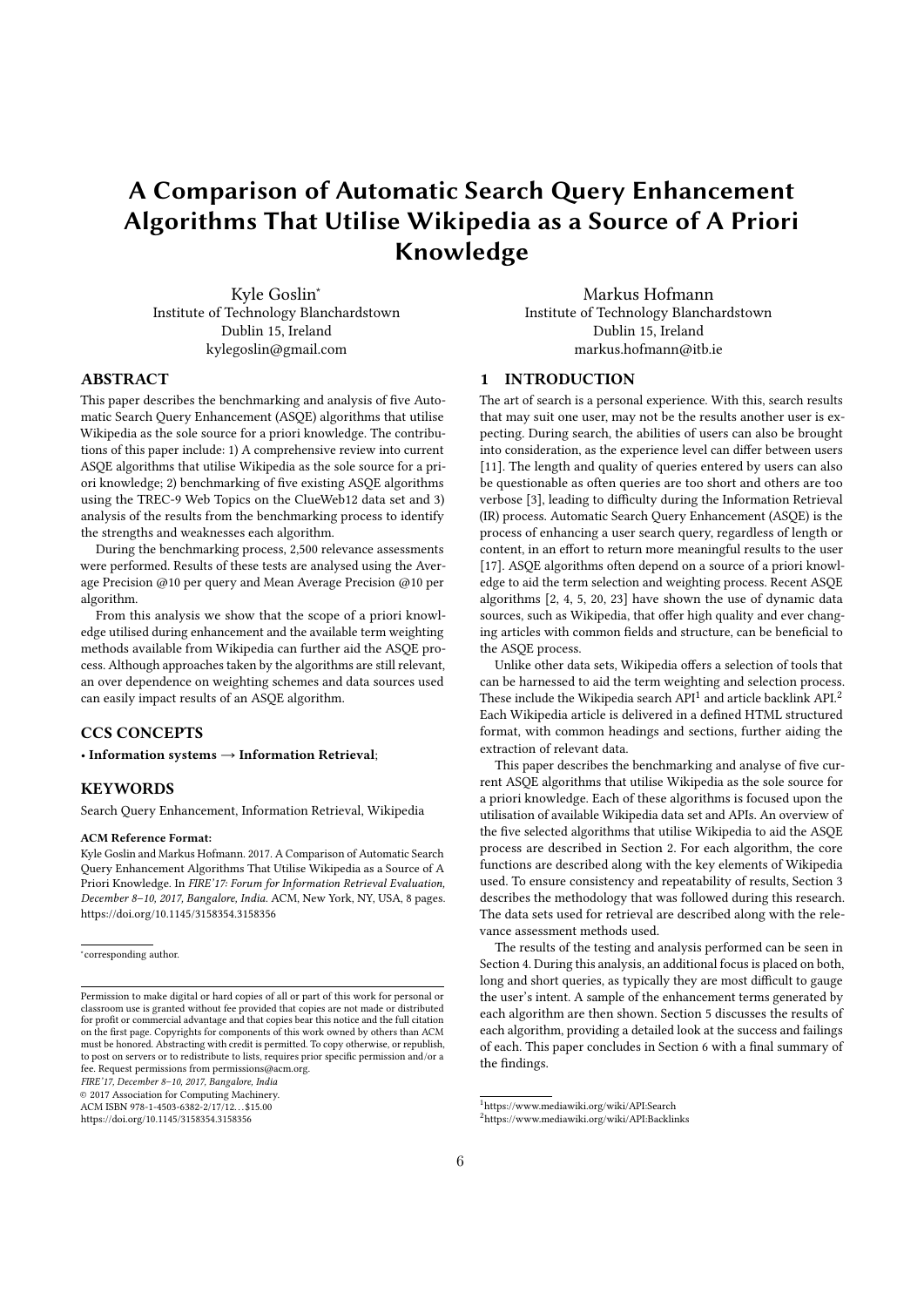## 2 RELATED WORK

ASQE is the process of automatically enhancing a user search query, typically through the addition, removal or correction [17] of search terms to improve precision / recall of a search query. Ongoing research [23] has continued to show that Wikipedia is useful as a source of prior knowledge to aid ASQE algorithms due to the quantity and wide domain of topics available. Unlike utilising static document collections and thesauri<sup>3</sup> that require expert knowledge to maintain, Wikipedia has shown to be beneficial as a source of prior knowledge for domain specific query enhancement such as in the area of patent retrieval [1, 16].

As ASQE is built upon a number of different IR techniques, each component of the ASQE process can be further enhanced by utilising Wikipedia; such as term weighting [10], linguistic understanding [15], relevance calculation [22], term disambiguation [7, 19] and similarity assessment based up Wikipedia articles [9]. The additional data available in Wikipedia can be beneficial to users, as during search, users with little knowledge about the area of search have shown to perform worse due to their lack of prior knowledge when compared to domain experts [12]. He and Ounis [8] identified two possible reasons for the failure of ASQE, low query quality and topic drift. As search queries can be overly simple or complex, recent research has moved towards understanding the structural and syntactic complexity of search queries [14], which can further improve ASQE techniques. The context of a user during search plays an important role as it often does not exist for the user at the beginning of a search session [6].

ALMasri et al. [2] proposed a Wikipedia based semantic query enrichment algorithm, whereby semantically related terms are extracted from Wikipedia and then used as Pseudo Relevance Feedback (PRF). This process is achieved through the following steps: Collect all articles  $S(q)$  which are entitled by the user's query q. Each article  $a \in S(q)$  has the probability  $P(a | q)$  of being used in the enrichment process. The probability is defined as  $P(a | t)$  =  $\frac{|O(a)|}{\sum_{a_i \in S(t)} |O(a_i)|}$ , where  $O(a)$  is the set of articles that a points to. The expansion set  $ES$  of selected  $n$  number of articles for user query  $q$ are defined as  $ES(q, n) = \bigcup_{a \in S(q)} f(a, \lceil n \times P(a \mid q) \rceil)$ . The collection of terms for query  $q$  are built from a union of article titles in the enrichment set. A weight is attached to each between 0 and 1, whereby 1 is most important and 0 is least important. The weight for each of the terms is defined as weight(t,  $q_e$ ) =  $\alpha \times SIM(a_q, a_t)$ , whereby  $\alpha$  is a tuning parameter between 0 and 1. The similarity calculation between two articles,  $a_1$  and  $a_2$ , is defined in Equation 1, where  $I(a)$  is the set of articles that points to a.

$$
SIM(a_1, a_2) = \frac{|I(a_1) \cap I(a_2)| + |O(a_1) \cap O(a_2)|}{|I(a_1) \cup O(a_1)| + |I(a_2) \cup O(a_2)|}
$$
(1)

Boston et al. [4] proposed a tool titled Wikimantic which exploits Wikipedia articles and their inter-article reference relations which has shown to be effective for short queries. They define an Atomic-Concept as a simple form of a concept. Each article is considered a series of terms which was generated by an AtomicConcept. The prior probability of  $P(A)$  generating terms, where  $A$  is an individual article is defined as  $P(A) = \frac{number\ of\ incoming\ links}{number\ of\ links\ in\ Wikipedia}$ . As most

of the articles in Wikipedia are linking to other articles, the authors define the probability of article  $A$  generating term  $t$  is defined as  $P(t | A) = \frac{count(t, A)}{number of words in A}.$ 

Due to the limitation that not all articles will have a variety of different terms to check their probability with, the Microsoft n-gram corpus<sup>4</sup> containing 100,000 unique terms is used. Building upon an AtomicConcept, a new variant is defined as a MixtureConcept which is a collection of different AtomicConcepts. A MixtureConcept is defined as  $M = \{ (w_i, A_i) \mid i = 1...n \}$ , where  $w_i$  is the weight of the concept and A is an individual article concept. In this Equation, i is the current AtomicConcept being viewed inside of  $M$  and  $w_i$  is the weight of  $A_i$  in MixtureConcept  $M$ . The probability of a MixtureConcept,  $P(M)$  generating terms is defined as  $P(M) = \sum_{i=1}^{n} w_i * P(A_i)$ . The probability of generating term t for mixture concept M is defined as  $P(t | M) = \sum_{i=1}^{n} w_i * P(t | A_i)$ . After an AtomicConcept set has been generated, a weight  $w_i$  is applied. S is the number of terms in the Concept. This is shown in Equation 2 and the probability of  $P(A)$  generating term t is shown in Equation 3.

$$
w_i = P(A_i | S) = \prod_{j=1}^{|S|} P(A_i | t_j)
$$
 (2)

$$
P(A_i | t_j) = \frac{P(t_j | A_i) * P(A_i)}{P(t_j)}
$$
(3)

Given query Q, a set of MixtureConcepts are created and then Equation 4 is used for generating possible expansion terms where  $P(t | A_i)$  is the likelihood of generating term t from the AtomicConcept  $A_i$  and  $w_i$  is the weight of the AtomicConcept  $A_i$  in MixturenConcept  $M$  for user submitted query  $Q$  described as  $M(Q)$ . N is the number of documents in the collection and  $df(t)$  is the number of documents that contain t.  $ln \frac{N+1}{df(t)}$  is the described as the IDF weighting for the given term  $t$ .

$$
ExpWeight(t \mid M(Q)) = \sum_{A_i \in M(Q)} P(t \mid A_i) \times w_i \times \ln \frac{N+1}{df(t)} \quad (4)
$$

Xu et al. [18] outlined a query dependant PRF approach based on Wikipedia. They first began with an approach to categorise user queries into three categories, entity queries, ambiguous queries, and broader queries. They also proposed a number of different approaches for enhancement including a Relevance Model based approach, Field Evidence approach utilising the fields identified in a Wikipedia page and an entity page based approach. Their results show that the entity page based approach was the most successful and is discussed below. Instead of focusing on the top ranked documents as shown above, this approach focuses on utilising the entity page, e.g., the page which corresponds directly to the topic that the user is searching as an initial source of additional terms for PRF. The procedure followed during this study is defined as: 1) Identify an entity page for the user submitted query  $Q$ , 2) All terms on the entity page are ranked using  $TF-IDF$ , and 3) Top  $k$ terms are extracted, where the score for a term  $t$  on an entity page is defined using TF-IDF, where  $tf$  is the TF on an entity page and id f is computed as  $log(N/DF)$ , and n is the number of documents

<sup>3</sup>https://wordnet.princeton.edu/

<sup>4</sup>http://research.microsoft.com/apps/pubs/default.aspx?id=130762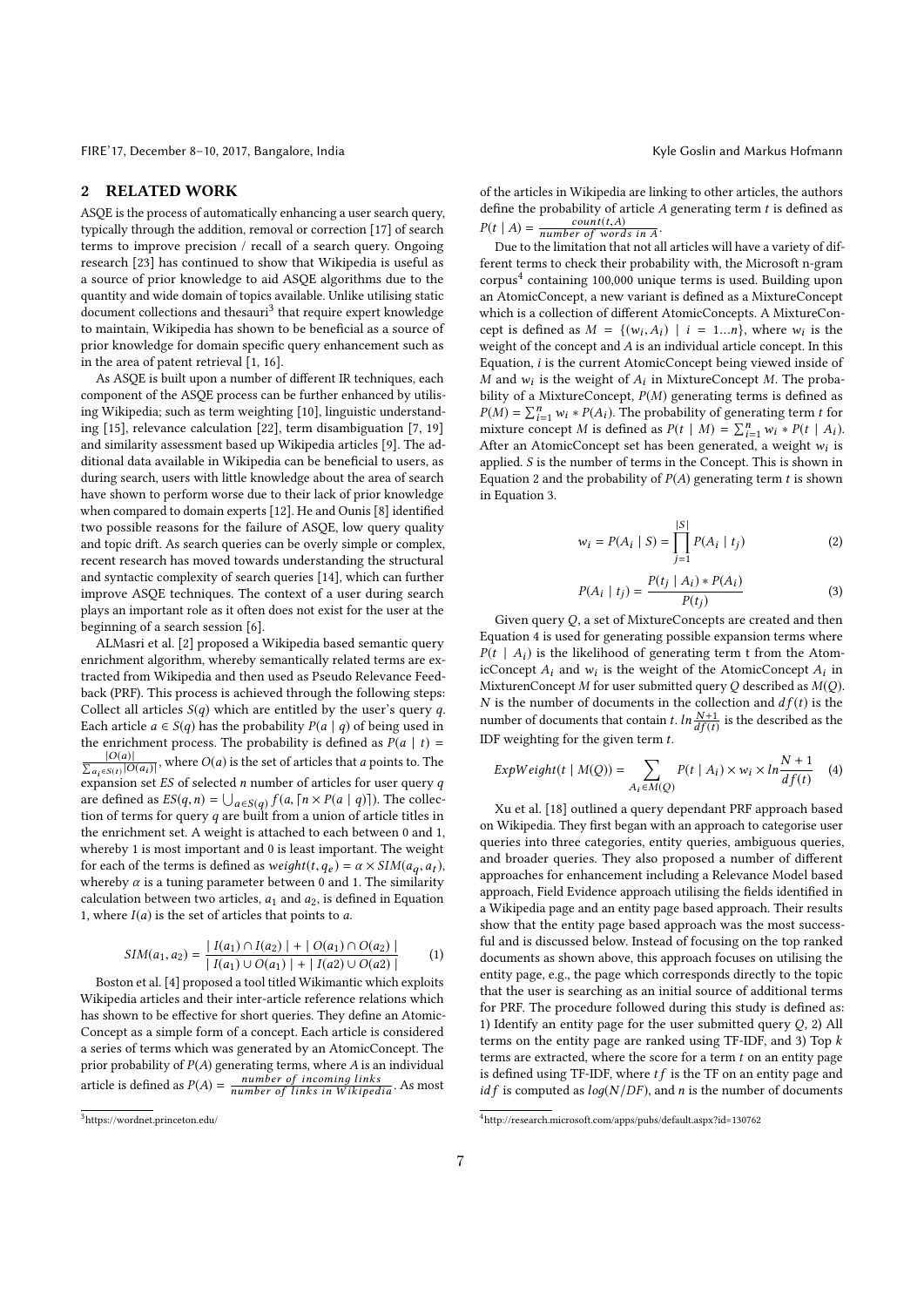A Comparison of Automatic Search Query Enhancement Algorithms That Utilise Wikipedlia Ras a Ta Davernber Bridoj Knowledgealore, India

in the Wikipedia collection and DF is the number of documents that contain term t defined as  $score(t) = TF - IDF$ .

Bruce et al. [5] described query expansion powered by Wikipedia hyperlinks. This approach begins by first breaking a query into query aspects. Poorly represented areas of the query are then enhanced with additional terms. This process contains six steps outlined as: 1) The user's initial query is received, 2) aspects of the query are identified, 3) Wikipedia articles are selected, 4) aspect vocabulary is constructed, 5) finding under represented aspects, and 6) query expansion. For aspect identification, Link Probability Weighting is used. This is done by counting the number of documents where the term is already a hyperlink divided by the number of documents where the term appeared. Aspects are selected from the highest value through to the lowest. An aspect is ignored if it is a subset of an already selected aspect. No aspects with weighting of 0 should be added, unless they contain terms that are yet to be covered by selected aspects. Aspect Identification is complete when each term of the query has been covered by an aspect. A collection of articles is created with a connection to the aspects defined. Each of the aspects are disambiguated individually using Link Probability measure. A cut-off threshold is then utilised, and all articles that have a confidence greater than half of the maximum measure are added. Aspects are disambiguated into pairs using the Wikipedia Link Based measure, described in Equation 5. The similarity between two articles is defined, where  $\overline{A}$  and  $\overline{B}$  are the set of articles that link to  $a$  and  $b$  and  $W$  is the entire Wikipedia collection.

$$
sr(a, b) = \frac{log(max(|A|, |B|)) - log(|A \cap B|)}{log(|W|) - log(min(|A|, |B|))}
$$
(5)

Aspect vocabulary construction aims to build a weighted vocabulary for each aspect using the article set created previously. All terms appearing in the selected articles are vocabulary candidates weighted by their relation to their corresponding aspects. Each candidate term is added along with the Wikipedia Link Based Measure score. Finally, under represented aspects are identified. This step selects the best expansion term by counting term frequencies of all terms in the first 10 documents of an initial Bing<sup>5</sup> search. The first 50 highest weighted terms are normalized. Scores are then calculated by multiplying term weights in the aspect vocabulary by their frequency weighting in the query vocabulary. From this the lowest score is determined to be the least represented. The aspects vocabulary is assigned as the final output for query expansion.

Zhao et al. [20] described a novel term semantic query model based on Wikipedia. This approach is focused upon finding the semantic relatedness between terms using Wikipedia. The semantic correlation of to terms is defined as  $T_j W_i = TF_i * log(\frac{N_1 + N_2}{n})$ , where i,j = 1,2 and  $T_iW_i$  represents the weight of the *ith* common words in  $T_j$  word groups. The summary paragraph available for all Wikipedia articles is used to compute the semantic relatedness of two terms shown in Equation 6, where a,b represents two terms that are used for semantic computing and  $T_i$ ,  $T_2$  represent the word group obtained by word segmentation on the summary paragraph,  $N_1$ ,  $N_2$  are the number of words in word group  $T_1$ ,  $T_2$ .

$$
sim_a(a, b) = \frac{MAX(N_1, N_2)}{MIN(N_1, N_2)} + \sum_{i=1}^{n} T_i w_i * T_2 W_i
$$
 (6)

Semantic link relatedness is computed using Equation 7, whereby a and b represent two terms that are used for semantic computing, A is the number of inbound links for term  $a$  and  $B$  is the number of inbound links for term  $b$ .  $W$  is defined as the number of individual articles in Wikipedia.

$$
sim(a, b)_{in} = \frac{log(MAX(|A|, |B|)) - log(|A \cap B|)}{log(|W|) - log(min(|A|, |B|))}
$$
(7)

Zhao et al. [21] described a method for Named Entity Disambiguation, which contains a query expansion based upon the utilisation of Wikipedia terms based on co-occurrence mentions. The authors describe that often, in the case of an article, a name is mentioned in complete form at the start of an article. Two main strategies for identifying candidates are: 1) queries that contain abbreviations, a match is made to terms which have similar capitalisation; 2) queries that contain continuous strings where the first letter of the string is also a capital letter, a match can be made to a candidate. The Wikipedia data utilised by this approach includes article titles, article content and article redirections. In their method, an initial query is placed to collect the top- $k$  documents for a given query. Any candidate terms that are identified in the article collection become part of the collection of enhancement terms and articles returned become part of the article collection. The authors of this method identify that their query expansion approach is simplistic, and titled it the feedback-query-expansion method, as it incorporates a feedback loop to find candidates during retrieval. Due to the simplistic nature of this approach, it will be excluded from the testing described in this paper.

Zingla et al. [23] described the issue of short queries in microblog retrieval and implemented ASQE using Wikipedia. The authors' method of identify candidate expansion terms was done by, 1) selecting unstructured full texts related to the original query utilising TF-IDF to select similar texts, 2) texts are tagged using the Tree-Tagger, 3) extract nouns from text, and 4) generate association rules using the CHARM algorithm. After a collection of candidate terms has been generated, additional processing is performed to ensure the terms are related to the original query terms. This is done through the use of their proposed semantic relatedness measure titled ESAC which combines Explicit Semantic Analysis using Wikipedia and association rules' confidence measures. This is described in Equation 8 where  $Conf_{max}(R,q,w)$  is the max of the confidence of any association rule from  $R_i$  from rule collection  $R$ .  $ESA(q, w)$  is the score of relatedness between the query q and the candidate term  $w$  and  $\alpha$  is a tuning parameter between 0 and 1.

$$
ESAC(q, w) = \begin{cases} (\alpha \times ESA(q, w) + (1 - \alpha) \times Conf_{max}(R, q, w)) \\ if Conf_{max}(R, q, W) \neq 0; \\ ESA(q, w), otherwise. \end{cases}
$$
(8)

After this process is completed, the most related terms are then added to the original search query. Their research showed that the best results were achieved with rule mining and a term filtering phase which used a Wikipedia-based ESAC to prevent similar terms being utilised in the enhanced query.

<sup>5</sup>https://www.bing.com/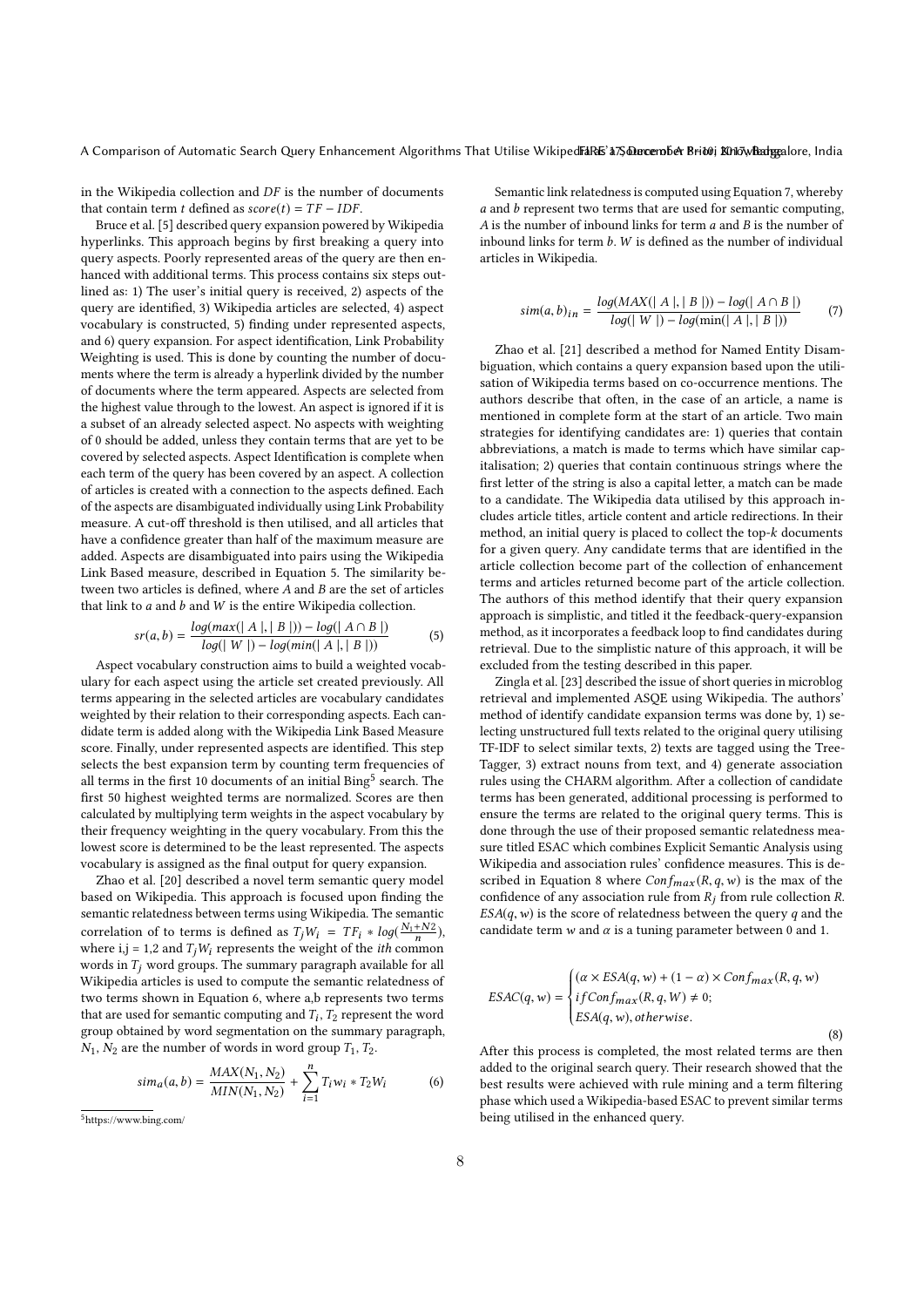## 3 METHODOLOGY

Each of the selected algorithms were provided 50 of the TREC-9 Web Topics<sup>6</sup> for enhancement. After the enhancement was performed, the resulting enhanced query was passed to the ClueWeb12 full data set<sup>7</sup> Batch Query Service<sup>8</sup> to retrieve documents for relevance assessment. In this research, the testing and analysis methodology followed during the enhancement and ranking of search topics for each algorithm are defined as:

- (1) Select test topic, Q, from test query collection.
- (2) Pass Q to the current enhancement algorithm under analysis. (3) Gather 10 generated terms from the selected enhancement
- algorithm. (4) Merge original query  $Q$  and the new additional enhancement
- terms. (5) Pass the enhanced query to the ClueWeb12 full data set Batch
- Query Service to retrieve results.
- (6) Calculate the Average Precision @10 for the given enhanced query based on the results returned.

The Average Precision @10 was calculated by first analysing the top ten results returned per enhanced query from the ClueWeb12 full data set Batch Query Service running the Lemur IR engine<sup>9</sup>. The topic description was then gleaned from the description field for each topic from the given TREC-9 Web Topic collections If the result returned was relevant, the result was marked with 1, if the result was irrelevant it was marked as 0. For each test completed, 500 manual relevance assessments were performed. In addition to the Average Precision @10, the Mean Average Precision @ 10 for each test was also calculated providing an overall score for each algorithm tested. Existing relevance assessments for the TREC-9 topic collection were not used as the larger ClueWeb12 data set was used. In addition to this, many existing algorithms described in this research used alternative data sets and test topics, providing difficulty during comparison to existing author results.

As research in the area of ASQE algorithms based on Wikipedia is limited, out of the six algorithms outlined in Section 2, the Algorithm by Zingla et al. [23] was omitted as it was based on Rule Mining, which was conceptually distant from the algorithm proposed in this paper. The five remaining algorithms were chosen for analysis. For each enhancement algorithm analysed, 10 enhancement terms were added. This was based upon research by Ogilvie et al. [13] which outlined that 10 or less provided the optimal enhancement. As this research is not focused on optimisation of this parameter, 10 enhancement terms was chosen for each tested algorithm. Table 1 describes the algorithms tested, authors and Wikipedia data set components utilised by each algorithm.

## 4 RESULTS

For each algorithm, the Mean Average Precision (MAP) was calculated using the Average Precision (AP) scores for each of the 50 TREC-9 Web Topics on the ClueWeb12 batch query service. Table 2 provides an outline of these results. The overall standard deviation for each algorithm was calculated on the AP, shown as STD. To

#### Table 1: Tested Algorithms

|       | Authors        | Wikipedia Components          |  |  |  |  |
|-------|----------------|-------------------------------|--|--|--|--|
| Alg 1 | Almasri et al. | Search API, Article Titles    |  |  |  |  |
|       |                | and Article Content           |  |  |  |  |
| Alg 2 | Boston et al.  | Inter article Link References |  |  |  |  |
|       |                | and Article Content           |  |  |  |  |
| Alg 3 | Xu et al.      | Article Content, Search API   |  |  |  |  |
|       |                | and Wikipedia Document        |  |  |  |  |
|       |                | Collection Size               |  |  |  |  |
| Alg 4 | Bruce et al.   | Inter-article link references |  |  |  |  |
|       |                | and Article Content           |  |  |  |  |
| Alg 5 | Zhao et al.    | Search API, and Article Sum-  |  |  |  |  |
|       |                | mary Text                     |  |  |  |  |

provide an understanding of each algorithm for short and long queries the STD, and MAP was calculated for 1 term topics (short), 2 term topics (short) and greater than 2 topics (long).

## Table 2: MAP @10 Results from Tested Algorithms

|                  | $\frac{10}{2}$<br>MAP | 5     | AAP<br>Term | 5<br>ξ<br>ق | <b>AAP</b><br>ξ<br>힡<br>$\sim$ | <b>GTS</b><br>ξ<br>흽<br>$\sim$ | MAP<br>Term<br>$\sim$<br>Λ | 5<br>Term<br>2<br>Λ |
|------------------|-----------------------|-------|-------------|-------------|--------------------------------|--------------------------------|----------------------------|---------------------|
| Alg <sub>1</sub> | 0.634                 | 0.415 | 0.739       | 0.340       | 0.536                          | 0.463                          | 0.617                      | 0.438               |
| Alg <sub>2</sub> | 0.384                 | 0.404 | 0.636       | 0.426       | 0.323                          | 0.337                          | 0.282                      | 0.378               |
| $Alg_3$          | 0.714                 | 0.395 | 0786        | 0 3 5 6     | 0.914                          | 0.192                          | 0.549                      | 0.450               |
| Alg 4            | 0.469                 | 0.462 | 0.595       | 0.434       | 0.442                          | 0.447                          | 0.382                      | 0.479               |
| Alg 5            | 0.480                 | 0.436 | 0.671       | 0.430       | 0.243                          | 0.413                          | 0.535                      | 0.410               |



#### Figure 1: MAP @10 Scores For All Algorithms

Figure 1 shows the MAP scores achieved by each algorithm. In these results we can see that algorithm 3 achieved the highest MAP score. The success of this algorithm can be placed upon the utilisation of entity pages, each representing a single Wikipedia article. This narrowed the scope of terms that the algorithm was working with. This is followed by algorithm 1, with a MAP score of 0.635. The worst performing algorithm overall, was algorithm 2,

<sup>6</sup>http://trec.nist.gov/data/topics\_eng/topics.451-500.gz

<sup>7</sup>http://www.lemurproject.org/clueweb12.php/

<sup>8</sup>http://boston.lti.cs.cmu.edu/Services/clueweb12\_batch/

<sup>9</sup>https://www.lemurproject.org/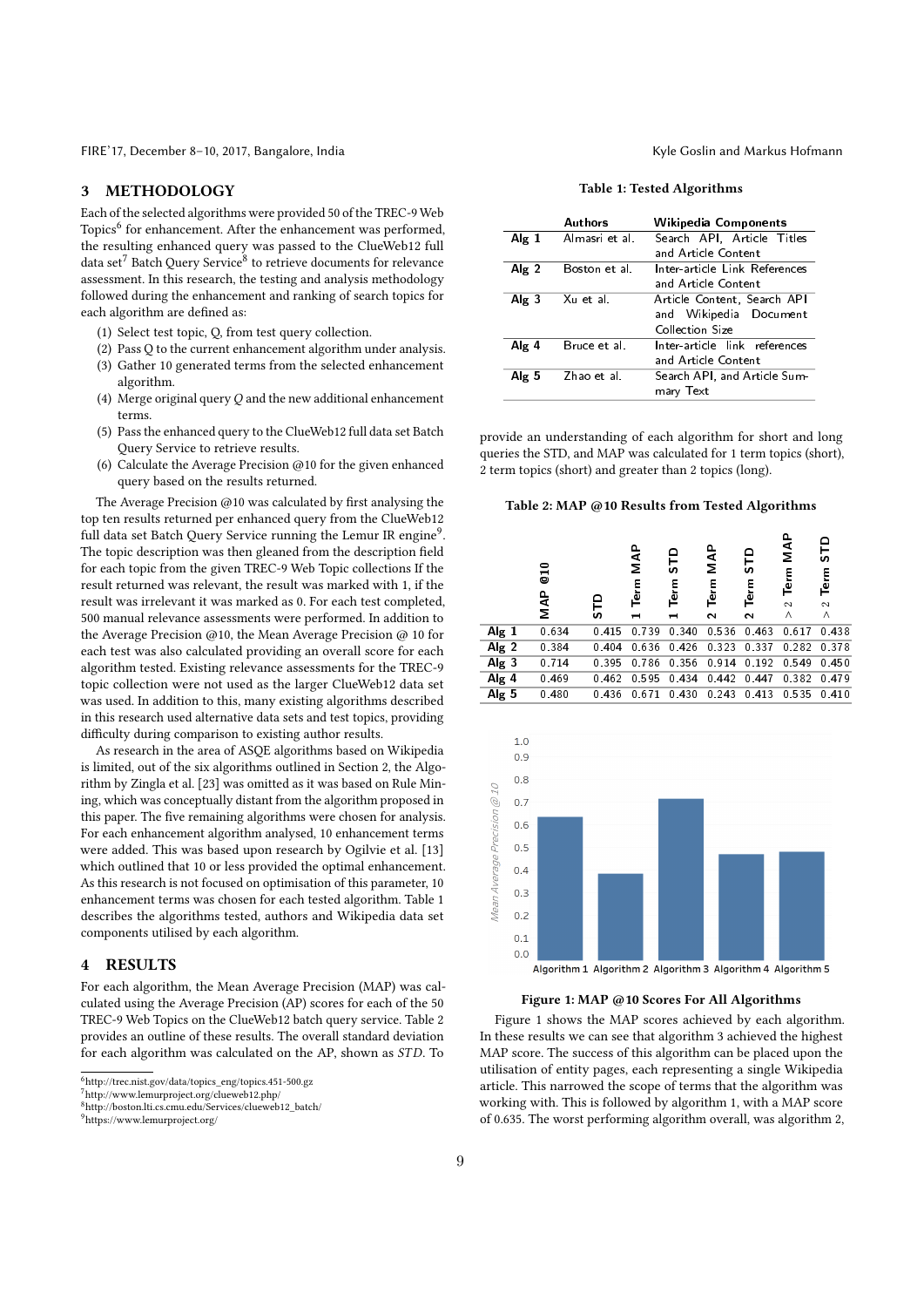A Comparison of Automatic Search Query Enhancement Algorithms That Utilise Wikipedlia Ras a Ta Davernber Bridoj Knowledgealore, India

with a MAP score of 0.384. Although some of the terms generated by this algorithm were relevant, these were hurt by other terms as a large proportion of the terms were conceptually distant leading to a query drift.

Table 3 provides an outline of the MAP scores achieved by each algorithm and the elements of Wikipedia that were used.

Table 3: MAP @10 Scores for Each Tested Algorithm and Wikipedia Components Used



## 4.1 N-Term Analysis

In this section, a selection of the short queries analysed are described, as short queries force the expansion algorithm to guess context and intent of the query. The short number of terms prevents a large skew from occurring during enhancement. However, as seen in previous sections, due to the lack of context they can also be seen problematic forcing the algorithm to select the context for the user. Figure 2 outlines the AP  $@$  10 results for all five algorithms with a focus on the single query terms. The best performing short queries included Query 15: deer, Query 20: mistletoe, Query 39: calcium. The reason for the success of these queries can be placed on the fact that each term mainly has a single meaning.

The worst performing single term queries included Query 3: hunger, which was focused on the film and not the human state of hunger and Query 44: nirvana. In the case of nirvana, this can either be the rock band nirvana or the Buddhist state of enlightenment. Again the direction the algorithm took during the enhancement process was the sole factor in failing the enhancement process.

Figure 3 describes the AP @ 10 results of two term queries. The best performing queries are Query 4: Parkinson's disease, Query 48: hair transplant, Query 49: pool cue and Query 50 DNA Testing.

The worst performing queries are Query 7: Chevrolet trucks and Query 11: lava lamps. The nature of the term lava caused many of the algorithms to return results about volcanic eruptions. Query 19: Steinbach nutcracker had issues with the name Steinbach. This name has a number of different representations depending on the context. These include the location Steinbach, Manitoba and also the popular piano maker Steinbach. Query 41: Japanese Wave, caused many issues as when the two terms are interpreted independently a focus was placed on Japanese and also on Wave, that when run separately, skew the results. The difficulties with these queries can often be

seen with the segmentation of the two terms in the query removing the original context between the terms during enhancement.

#### 4.2 Sample Enhancements

Table 4 provides an overview of the generated enhancement terms for each of the tested algorithms for TREC-9 Topics 4, 17, 31 and 32. In this table we can see that for Topic 4 parkinsons disease, algorithm 2 had only a single related term, neurology. Algorithm 3 included the initials  $pd$ , and different elements related to the disease. Algorithm 5 however included terms such as tuberculosis and pathology, that are not directly related to the original topic.

For Topic 17: dachshund dachshunds "wiener dog", algorithm 1 produced irrelevant results and algorithm 2 produced poor results not related to the topic. Algorithm 3, focused on different breeds that are available and algorithm 5 added in two terms which were irrelevant, comedy and deer.

Topic 31: What did Babe Ruth do in the 1920's, has very narrow room for error as it is specifically looking for one topic, Baseball. Algorithm 2, included terms such as Curse of the Bambino, which is related to Babe Ruth, and the name of baseball teams. However, no explicit reference to baseball was included. Algorithm 2, performed poorly overall. Algorithm 3 focused again on the term Baseball and outlined other teams and notable names in Baseball. Algorithm 4 did not produce any useful enhancements. Algorithm 5 again outlined baseball, pitcher and outlined 1920s related topics such as prohibition.

For Topic 32, where can i find the growth rate for the pine tree?, algorithm 1 produced terms such as Christmas tree, that can be deemed irrelevant, hurting precision. Algorithm 2 produced, terms such as nigra and petals that can impact the precision. Algorithm 3 produced terms that are relevant to trees such as pinus and cones, algorithm 5 focused on the genus of trees, although relevant, can hurt the intent of the query.

#### 5 DISCUSSION

Algorithm 1 by ALMasri et al. [2] focused on the utilisation of Wikipedia article titles as a source of expansion terms. A common theme that was often seen in these results is the overwhelming number of function words that are included which may cause a skew in the results. Another issue which is apparent is that titles of articles may be included if they contain one of the terms which the user has added. An example of this is the title of the popular HTTP Web server Tomcat appearing in results. As the term *Cat* appears in the query Q1 - What is a bengals cat?. No discrimination is added validating the domain of the article that has been added to the set, it is purely based on the article title. This can be seen as one of the main flaws in this algorithm impacting the results.

Algorithm 2 described by [4] focused on applying weights to individual concepts. Although the terms are relevant to the domain, and more precision was added into the process of selecting the importance of terms, no real understanding is gained about the query that has been entered by the user. A high dependency is placed on the initial retrieval to generate a relevant collection of document which can then be used as a strong base for candidate terms. The coverage of the terms can be seen as very broad, as the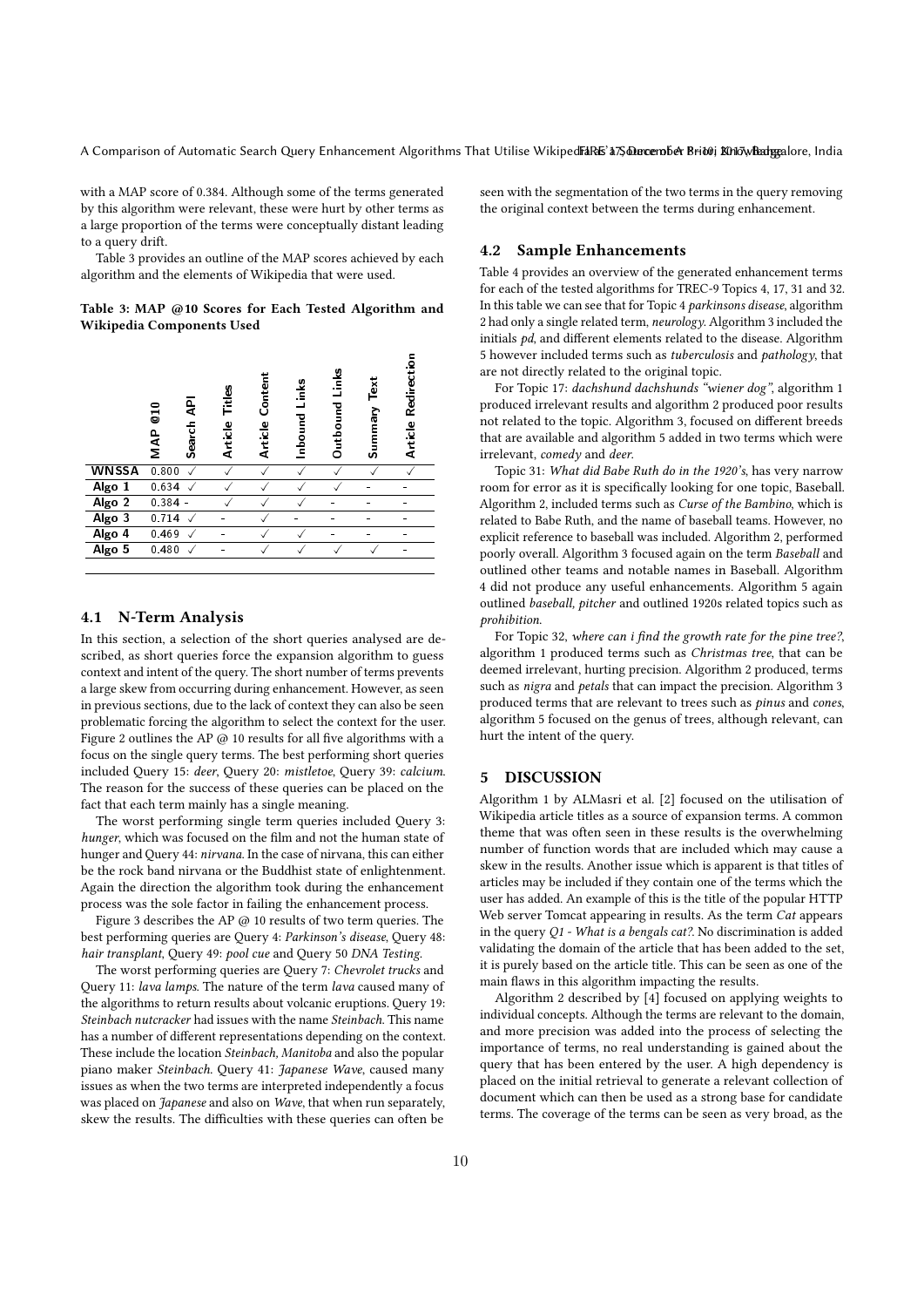

#### Figure 2: 1 Term Average Precision @10 Scores



Figure 3: 2 Term Average Precision @10 Scores

number of documents that are included may cover many different domains.

Algorithm 3, described by Xu et al. [18] produced the best results. The overall success of Algorithm 3 can be placed on the simplicity of the algorithm. Rather than utilising a traditional TF-IDF approach that uses a document subset during the calculations, the entire of the Wikipedia collection is used. A useful element of this approach is the focus placed on using the entity page. This focus prevents completely irrelevant terms from making their way into the final enhancements.

Algorithm 4, described in a paper by Bruce et al. [5], was overall the second worst performing algorithm. A number of queries performed badly overall, with barely relevant results. An initial perceived advantage of this approach is the variety of terms that are added. Each of the terms, due to the fact they come directly from Wikipedia pages, has very high quality. A downside to this approach, however, is although the terms are relevant in some contexts, they may not be directly relevant to the query at hand. The intent of the query the user has entered has no impact on the enhancement process.

Algorithm 5, described by [20], focused on the utilisation of inter-wiki links. A heavy dependence is placed on these links. If irrelevant articles are found but have a high number of similar

outbound links, then these terms will be given a high weighting which can impact the results. Unlike other algorithms, there is a higher distribution of good and bad results for each of the queries. Many of the terms added were of high relevance in a very broad sense.

From this analysis, the main issues that are impacting the results of algorithms include:

- Naïve addition of documents as sources of knowledge without proper understanding of the domain of the documents that are being added.
- No validation of terms as being relevant or irrelevant as a reputable source of content.
- Content in documents which are not relative to the article, e.g., advertisements, long additional text descriptions.
- Inclusion of function words: Many of the algorithms allow function words or pages which are relevant to Wikipedia to appear in enhancement terms.
- An over dependence on the weights that have been assigned to the terms without additional processing. Although some terms may be very high quality, a post processing stage would greatly improve the overall success of the enhancements.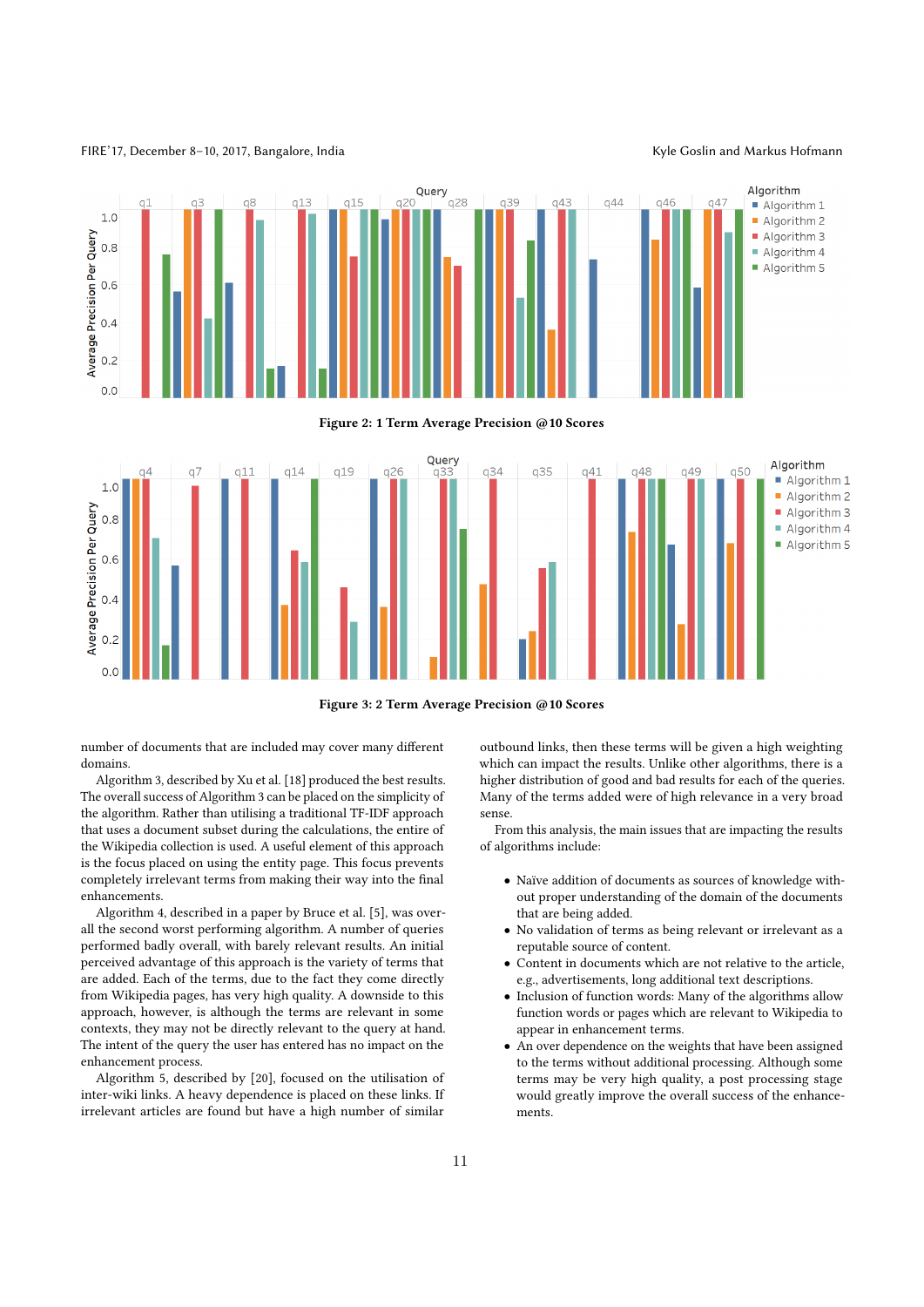A Comparison of Automatic Search Query Enhancement Algorithms That Utilise Wikipedlia Ras a Ta Davernber Bridoj Knowledgealore, India

#### Table 4: Sample Generated Enhancement Terms for Each Tested Algorithm using TREC-9 Topics

|                    | Topic 4: parkinson's disease                                  |
|--------------------|---------------------------------------------------------------|
| $Alg$ 1            | Lewy body disease Parkinson disease American Parkinson        |
|                    | Disease Association                                           |
| $\overline{Alg}$ 2 | home high group including university samii neurology in-      |
|                    | crease list association                                       |
| $Alg$ 3            | pd symptoms levodopa pmid doi dopamine motor disor-           |
|                    | der lewy brain                                                |
| $Alg$ 4            | dopamine parkinsonism cases therapy sleep studies med-        |
|                    | ication disord although system                                |
| $Alg$ 5            | neurology parkinsonism psychiatric idiopathic symptom         |
|                    | pathology infectious pain tuberculosis pathogenic             |
|                    |                                                               |
|                    | Topic 17: dachshund dachshunds "wiener dog"                   |
| $\overline{Alg}$ 1 | Fatal dog attacks in the United States Capitalist pig-dog     |
| $\overline{Alg}$ 2 | result recognized making entering ramirez chase compan-       |
|                    | ion essays heed quirk                                         |
| $Alg$ 3            | dapple kennel breed wire-haired miniature akc teckel          |
|                    | piebald standard anglo-fran                                   |
| $Alg$ 4            | wire-haired anglo-franxc long-haired smooth-haired cal-       |
|                    | ifornia short-haired full-size long-bodied double-dapple      |
|                    | merriam-webster                                               |
| $Alg$ 5            | kennel breed comedy deer scent                                |
|                    | Topic 31: what did babe ruth do in the 1920's?                |
| $Alg$ 1            | Harmonica Incident Curse of the Bambino Charlie               |
|                    | Gehringer The Yankees                                         |
| $\overline{Alg}$ 2 | yugoslav patrol soap bob miguel arkansas pioneer sabina       |
|                    | pop prime                                                     |
| $Alg$ 3            | yankees creamer montville baseball sox wagenheim home         |
|                    | runs reisler gehrig                                           |
| $Alg$ 4            | economic publishes minister prime republic europe polit-      |
|                    | ical fascist william cricketer                                |
| $Alg$ 5            | pitcher manhattan outfielder boston baseball suffrage mil-    |
|                    | lennium prohibition decade ratification                       |
|                    |                                                               |
|                    | Topic 32: where can i find growth rates for the pine          |
|                    | tree?                                                         |
| $Alg$ 1            | Felled tree Taiga Silviculture Christmas tree Maine Ever-     |
|                    | glades National Park                                          |
| Alg <sub>2</sub>   | relatively protein spirally shell control internal herbaceous |
|                    | physiology nigra petals                                       |
| $Alg$ 3            | pinus cones wood needles species seeds fir sp pinyon aca-     |
|                    | cia                                                           |
| $Alg$ <sup>4</sup> | population theory directly property landau cagr measure       |
|                    | produced notation economy                                     |
| Alg 5              | pinus subgenus fir foliage genus                              |
|                    |                                                               |

- Many search queries are entered by users in question form. Many of the terms that are added during this process should have an impact on the results which are returned. However, many of the algorithms ignore this.
- Although in many cases, a reference to the original submitted query is used as a stem for the identification of relevant

content, no call-back is made in future steps to identify if the terms generated link back to the original user's query.

- Query drift appears in all algorithms, especially in longer queries, as query terms are often expanded independently of the rest of the terms in the search query.
- Shorter search queries often lack context and are not treated with care allowing irrelevant expansion terms to be included in the search process.

## 6 CONCLUSIONS

This paper described the testing and analysis of five ASQE algorithms on the ClueWeb12 data set using 50 of the TREC-9 Web Topics. To gain an understanding of the existing algorithms for ASQE that use Wikipedia as an external data source for a priori knowledge, each of the five algorithms were recreated using the Python programming language following the specification outlined by the authors. For each algorithm, the tests were performed on the ClueWeb12 data set with a focus on the top 10 results which were returned for each search query. Using these search results, relevance analysis was preformed in the form of AP @10 scores, which utilise the document ranking positions in the results.

A cross-algorithm analysis was performed, outlining how each of the algorithms performed in a side-by-side comparison. As short search queries are often the most difficult for IR engines to interpret due to the lack of context, an analysis of 1 term and 2 term queries was performed, outlining the results of the enhancement process. To gauge an overall view of how each algorithm performed as a whole, the MAP  $@10$  scores using the 50 queries for each algorithm were calculated.

The results from testing and analysis process of Algorithms 1 to 5, outlined that Algorithm 3 was most successful with an overall MAP @10 score of 0.714. Due to the naïve approach taken by Algorithm 2, it performed worst with an overall MAP @ 10 score of 0.384.

The main conclusions that can be drawn from this analysis is that ASQE algorithms that focus on the expansion of queries as a whole and not on individual tokens perform the best as the context of the terms is crucial to their success. Weighting schemes that are utilised no matter how complex or simple, all suffer from the same issue of taking the weights that are generated as the definitive weight for terms without additional post-processing being performed. Each of the algorithms often suffered as they did not make a call-back to the original search query, allowing terms with high weightings to be included in the enhancement process although they are irrelevant to the user's original search intent.

## **REFERENCES**

- [1] Bashar Al-Shboul and Sung-Hyon Myaeng. 2014. Wikipedia-based query phrase expansion in patent class search. Information Retrieval 17, 5 (2014), 430-451. https://doi.org/10.1007/s10791-013-9233-4
- [2] Mohannad ALMasri, Catherine Berrut, and Jean-Pierre Chevallet. 2013. Wikipedia-based Semantic Query Enrichment. In Proceedings of the Sixth International Workshop on Exploiting Semantic Annotations in Information Retrieval (ESAIR '13). ACM, New York, NY, USA, 5–8. https://doi.org/10.1145/2513204. 2513209
- [3] Avi Arampatzis and Jaap Kamps. 2008. A study of query length. In Proceedings of the 31st annual international ACM SIGIR conference on Research and development in information retrieval (SIGIR '08). 811–812.
- [4] Christopher Boston, Hui Fang, Sandra Carberry, Hao Wu, and Xitong Liu. 2014. Wikimantic: Toward effective disambiguation and expansion of queries. Data & Knowledge Engineering 90 (2014), 22 – 37. https://doi.org/10.1016/j.datak.2013.